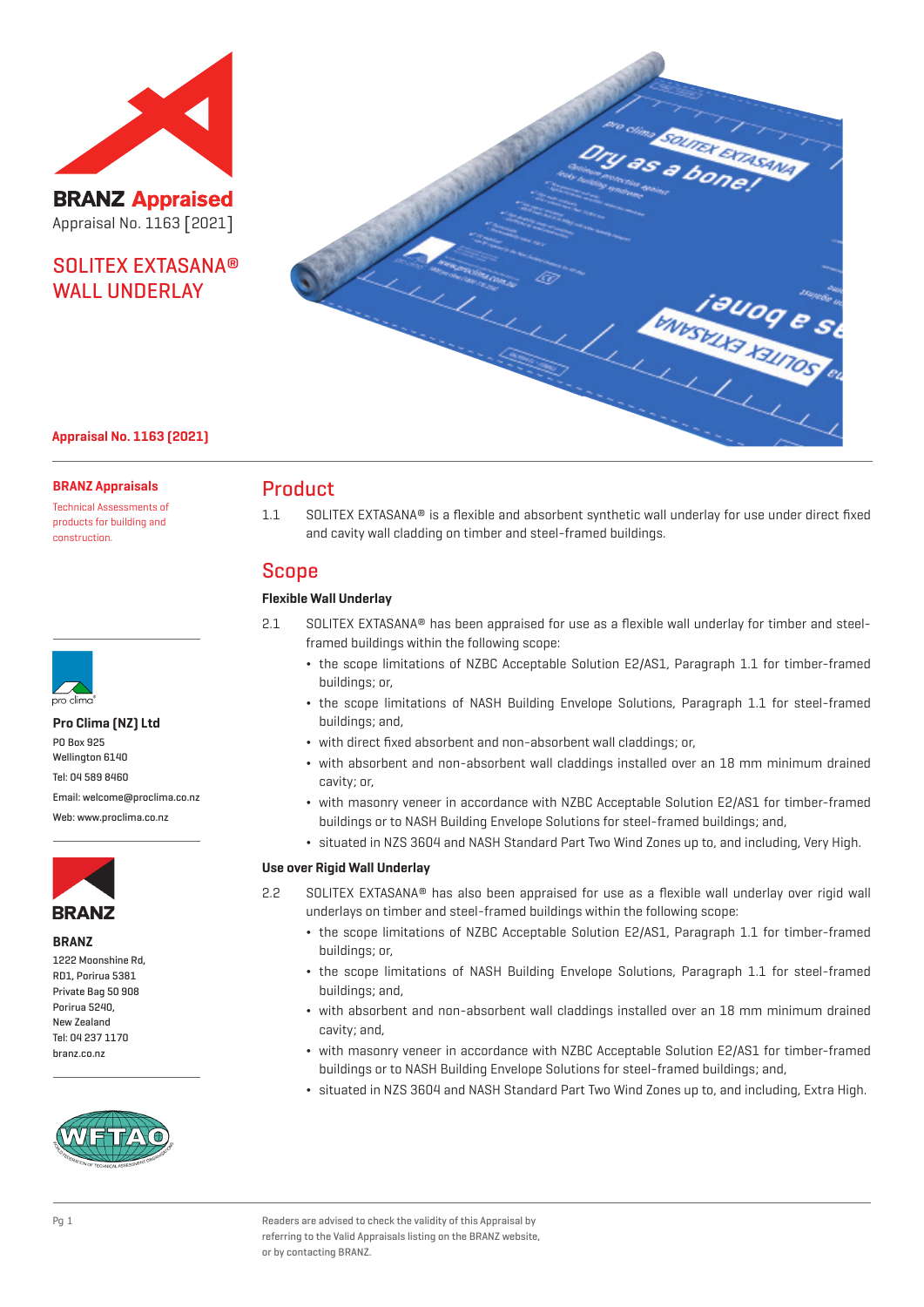

### **Specific Design**

2.3 SOLITEX EXTASANA® Wall Underlay has also been appraised for use on buildings subject to specific weathertightness design. Building designers are responsible for the building design and for the incorporation of SOLITEX EXTASANA® Wall Underlay into their design in accordance with the declared properties and the instructions of Pro Clima (NZ) Ltd.

#### **Proprietary Rigid Wall Underlays and Construction Systems**

2.4 For proprietary rigid wall underlay and construction systems, the system proprietor is responsible for confirming the suitability of SOLITEX EXTASANA® Wall Underlay with their system. The properties described in this Appraisal may be used to confirm the suitability. Designers are responsible for confirming the suitability of SOLITEX EXTASANA® Wall Underlay for their specific building design when used on these proprietary systems. Note: The use of SOLITEX EXTASANA® Wall Underlay with proprietary wall underlay or construction systems has not been assessed by BRANZ and is therefore outside the scope of this Appraisal.

## Building Regulations

#### **New Zealand Building Code (NZBC)**

3.1 In the opinion of BRANZ, SOLITEX EXTASANA® Wall Underlay, if used, designed, installed and maintained in accordance with the statements and conditions of this Appraisal, will meet, or contribute to meeting the following provisions of the NZBC:

**Clause B2 DURABILITY:** Performance B2.3.1 (a) not less than 50 years, B2.3.1 (b) 15 years and B2.3.2. SOLITEX EXTASANA® Wall Underlay meets these requirements. See Paragraphs 9.1 and 9.2.

**Clause E2 EXTERNAL MOISTURE:** Performance E2.3.2. When used as part of the cladding system, SOLITEX EXTASANA® Wall Underlay will contribute to meeting this requirement. See Paragraphs 12.1 and 12.2.

**Clause F2 HAZARDOUS BUILDING MATERIALS:** Performance F2.3.1. SOLITEX EXTASANA® Wall Underlay meets this requirement.

## Technical Specification

- 4.1 System components and accessories supplied by Pro Clima (NZ) Ltd are:
	- ¬ SOLITEX EXTASANA® Wall Underlay consists of a TEEE (Thermoplastic Elastomer Ether Ester) water-resistant film laminated to two layers of polypropylene microfibre cover fleece. SOLITEX EXTASANA® Wall Underlay is coloured blue on the top face and grey on the bottom face. The product is supplied in rolls 1.5 m wide x 36.5 m long and 2.74 m wide x 36.5 m long. The product is printed with the SOLITEX EXTASANA® logo repeated along the length of the roll. The rolls are wrapped in clear polythene film.
	- ¬ TESCON EXTOSEAL Sill Tape is used as a flexible flashing tape around joinery openings. Refer to BRANZ Appraisal No. 815 (2019).
	- TESCON EXTORA Sealing Tape is used to repair small tears and holes. Refer to BRANZ Appraisal No. 838 (2019).
	- ¬ KAFLEX and ROFLEX Grommets are used to seal service penetrations. Refer to BRANZ Appraisal No. 953 (2017).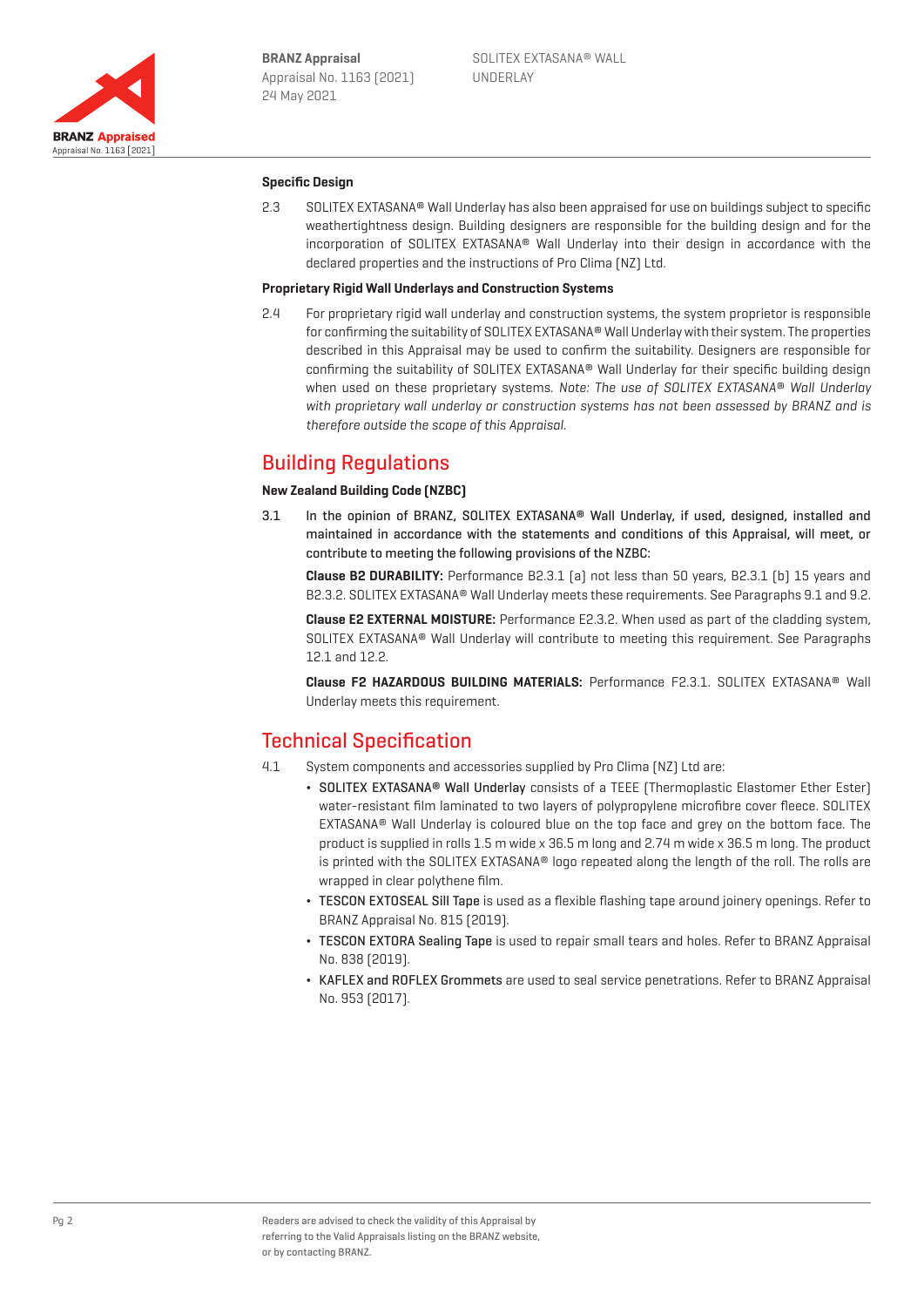

### **Accessories**

- 4.2 Accessories used with SOLITEX EXTASANA® Wall Underlay, which are supplied by the installer are:
	- ¬ Fixings staples, clouts, screws or proprietary underlay fixings, or other temporary fixings to attach the wall underlay to the framing.
	- ¬ Wall underlay restraint (timber frame) polypropylene strap, 75 mm galvanised mesh or galvanised wire, or vertical cavity battens where required to support the wall underlay in accordance with NZBC Acceptable Solution E2/AS1, Paragraph 9.1.8.5.
	- ¬ Wall underlay restraint (steel frame) polypropylene strap, 75 mm galvanised mesh or galvanised wire, vertical cavity battens or thermal break sheets where required to restrain the wall underlay in accordance with NASH Building Envelope Solutions Paragraph 9.1.9.5.

## Handling and Storage

5.1 Handling and storage of the product, whether on-site or off-site, is under the control of the installer. The rolls must be protected from damage and weather. They must be stored on end, under cover, in clean, dry conditions and must not be crushed.

## Technical Literature

6.1 Refer to the Appraisals listing on the BRANZ website for details of the current Technical Literature for SOLITEX EXTASANA® Wall Underlay. The Technical Literature must be read in conjunction with this Appraisal. All aspects of design, use, installation and maintenance contained in the Technical Literature and within the scope of this Appraisal must be followed.

## Design Information

## General

- 7.1 SOLITEX EXTASANA® Wall Underlay is intended for use as an alternative to conventional building papers which are fixed over timber or steel-framed walls in order to limit the entry of wind into building cavities, and to act as a secondary barrier to wind-driven rain. Refer to Table 1 for material properties.
- 7.2 The material also provides a degree of temporary weather protection during early construction. However, the product will not make the building weathertight and some wetting of the underlying structure is always possible before the building is closed in. Hence, the building must be closedin and made weatherproof before moisture sensitive materials such as wall or ceiling linings and insulation materials are installed.
- 7.3 SOLITEX EXTASANA® Wall Underlay must not be exposed to the weather or ultraviolet (UV) light for a total of more than 180 days before being covered by the wall cladding.
- 7.4 SOLITEX EXTASANA® Wall Underlay is suitable for use as an air barrier where walls are not lined, such as attic spaces at gable ends, in accordance with NZBC Acceptable Solution E2/AS1, Paragraph 9.1.4 c).
- 7.5 In cavity installations where the cavity battens are installed at greater than 450 mm centres, the wall underlay must be supported between the battens to prevent the underlay bulging into the cavity space when bulk insulation is installed in the wall frame cavity in accordance with the requirements of NZBC Acceptable Solution E2/AS1, Paragraph 9.1.8.5 for timber frame or NASH Building Envelope Solutions, Paragraph 9.1.9.5 for steel frame. Wall underlay support options include polypropylene strap, 75 mm galvanised mesh or galvanised wire, or vertical cavity battens or thermal break sheathing (steel frame only).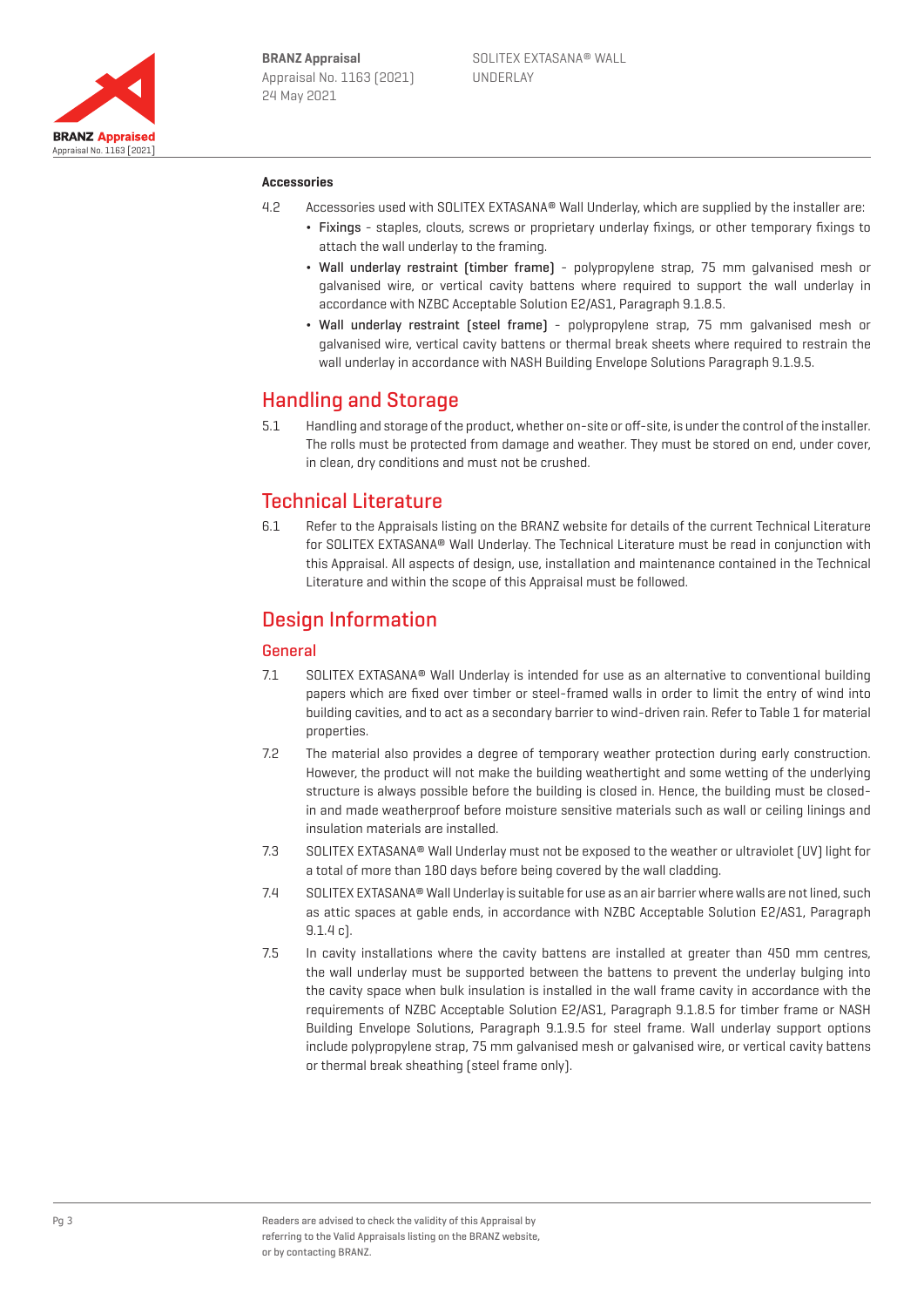

| NZBC E2/AS1 Table 23<br><b>Wall Underlay Properties</b> | <b>Property Performance</b><br>Requirement     | <b>Actual Property Performance</b> |
|---------------------------------------------------------|------------------------------------------------|------------------------------------|
| Absorbency                                              | $\geq 100$ g/m <sup>2</sup>                    | Pass                               |
| Vapour Resistance                                       | $\leq$ 7 MN s/q                                | Pass                               |
| <b>Water Resistance</b>                                 | $\geq 20$ mm                                   | Pass                               |
| pH of Extract                                           | $\geq 6.0$ and $\leq 9.0$                      | Pass                               |
| Shrinkage                                               | $\leq 0.5\%$                                   | Pass                               |
| Mechanical                                              | Edge tear and tensile strength                 | Edge tear (Average):               |
|                                                         |                                                | Machine direction = $230 N$        |
|                                                         |                                                | Cross direction = $170 N$          |
|                                                         |                                                | Tensile strength (Average):        |
|                                                         |                                                | Machine direction = $4.5$ kN/m     |
|                                                         |                                                | Cross direction = $3.3$ kN/m       |
| Air Barrier                                             | Air resistance: $\geq$ 0.1 MN s/m <sup>3</sup> | Pass.                              |
|                                                         |                                                | SOLITEX EXTASANA <sup>®</sup> Wall |
|                                                         |                                                | Underlay is suitable for use as    |
|                                                         |                                                | an air barrier.                    |

### **Table 1: NZBC E2/AS1 Table 23 (NZS 2295) Requirements**

#### **Framing**

7.6 Studs must be provided at maximum 600 mm centres. Dwangs must be fitted flush between the studs at maximum 1,200 mm centres.

#### **Claddings**

7.7 SOLITEX EXTASANA® Wall Underlay is suitable for use under wall claddings as a wall underlay as called up in NZBC Acceptable Solution E2/AS1, Table 23 on timber-framed buildings and NASH Building Envelope Solutions Table 23 on steel-framed buildings, including non-absorbent wall claddings such as vinyl and metal-based weatherboards in direct fixed situations. SOLITEX EXTASANA® Wall Underlay is suitable for use under cavity based wall claddings as an absorbent synthetic wall underlay as called up in NZS 2295, Table 2.4 on steel-framed buildings. Refer to Table 1.

### **Stucco Plaster**

- 7.8 SOLITEX EXTASANA® Wall Underlay is suitable for use as a non-rigid backing material for stucco plaster in accordance with the requirements of NZBC Acceptable Solution E2/AS1, Paragraph 9.3.5.1 for timber framing or NASH Building Envelope Solutions Paragraph 9.3.5.1 for steel framing. The underlay must be supported with 75 mm galvanised mesh or plastic tape or wire at 150 mm centres run across the cavity battens to limit deflection to a maximum of 5 mm.
- 7.9 SOLITEX EXTASANA® Wall Underlay may also be used as a slip layer over rigid backings for stucco plaster in accordance with the requirements of NZBC Acceptable Solution E2/AS1, Paragraph 9.3.3.1 b) for timber framing or NASH Building Envelope Solutions Paragraph 9.3.3.1 b) for steel framing.

### **Structure**

8.1 SOLITEX EXTASANA® Wall Underlay is suitable for use in all Wind Zones of NZS 3604 and NASH Standard Part Two up to, and including, Very High when used as a stand-alone flexible wall underlay. It is also suitable for use in all Wind Zones of NZS 3604 and NASH Standard Part Two up to, and including, Extra High when used as an overlay for rigid wall underlays.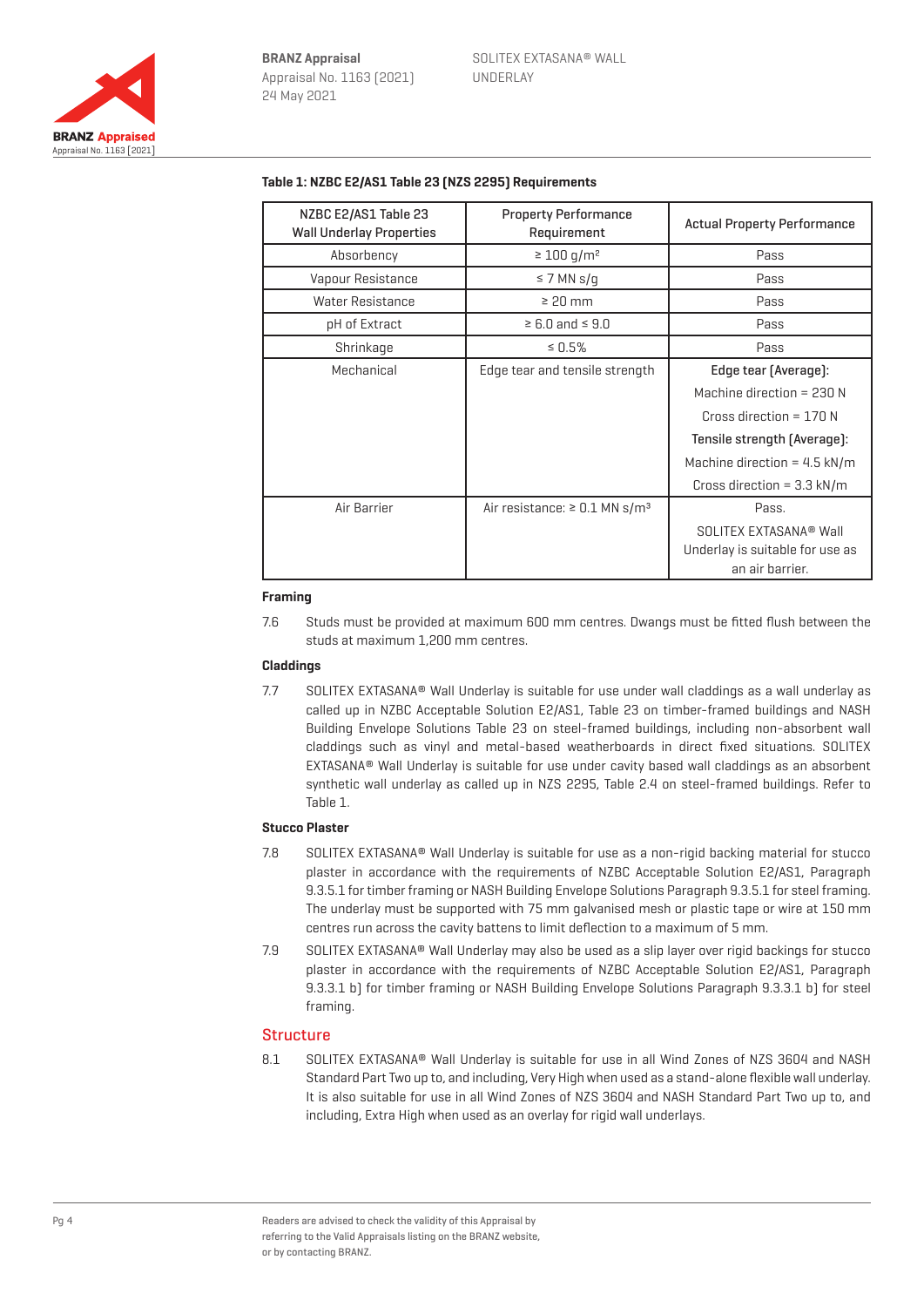

## **Durability**

9.1 SOLITEX EXTASANA® Wall Underlay meets code compliance with NZBC Clause B2.3.1 (a) not less than 50 years for wall underlays used where the cladding durability requirement or expected serviceable life is not less than 50 years, e.g. behind masonry veneer, and code compliance with NZBC Clause B2.3.1 (b) 15 years for wall underlays used where the cladding durability requirement is 15 years.

#### **Serviceable Life**

9.2 Provided it is not exposed to the weather or UV light for a total of more than 180 days, and provided the exterior cladding is maintained in accordance with the cladding manufacturer's instructions and the cladding remains weather-resistant, SOLITEX EXTASANA® Wall Underlay is expected to have a serviceable life equal to that of the cladding.

## Control of Internal Fire and Smoke Spread

10.1 SOLITEX EXTASANA® Wall Underlay has an AS 1530 Part 2 Flammability Index of not greater than 5 and therefore meets the requirements of NZBC Acceptable Solutions C/AS2, Paragraph 4.17.8 b), for the surface finish requirements of suspended flexible fabric used as an underlay to exterior cladding that is exposed to view in occupied spaces.

## Prevention of Fire Occurring

11.1 Separation or protection must be provided to SOLITEX EXTASANA® Wall Underlay from heat sources such as fireplaces, heating appliances, flues and chimneys. Part 7 of NZBC Acceptable Solutions C/AS1, C/AS2 and NZBC Verification Method C/VM1 provide methods for separation and protection of combustible materials from heat sources.

### External Moisture

- 12.1 SOLITEX EXTASANA® Wall Underlay must be used behind claddings that meet the requirements of the NZBC, such as those covered by NZBC Acceptable Solution E2/AS1 or NASH Building Envelope Solutions, or claddings covered by a valid BRANZ Appraisal.
- 12.2 SOLITEX EXTASANA® Wall Underlay, when installed in accordance with the Technical Literature and this Appraisal will assist in the total cladding systems compliance with NZBC Clause E2.

## Installation Information

### Installation Skill Level Requirements

13.1 Installation must always be carried out in accordance with the SOLITEX EXTASANA® Wall Underlay Technical Literature and this Appraisal by competent and experienced tradespersons conversant with wall underlays. Where the work involves Restricted Building Work (RBW) this must be completed by, or under the supervision of, a Licensed Building Practitioner (LBP) with the relevant License Class.

### Underlay Installation

- 14.1 SOLITEX EXTASANA® Wall Underlay must be fixed at maximum 300 mm centres to all framing members with large-head clouts 20 mm long, 6-8 mm staples, self-drilling screws or proprietary underlay fixings. The underlay must be pulled taut over the framing before fixing.
- 14.2 SOLITEX EXTASANA® Wall Underlay must be run horizontally and must extend from the upper-side of the top plate to the under-side of the bearers or wall plates supporting ground floor joists, or below bottom plates on concrete slabs. Horizontal laps must be no less than 150 mm wide, with the direction of the lap ensuring that water is shed to the outer face of the underlay. End laps must be made over framing and be no less than 150 mm wide.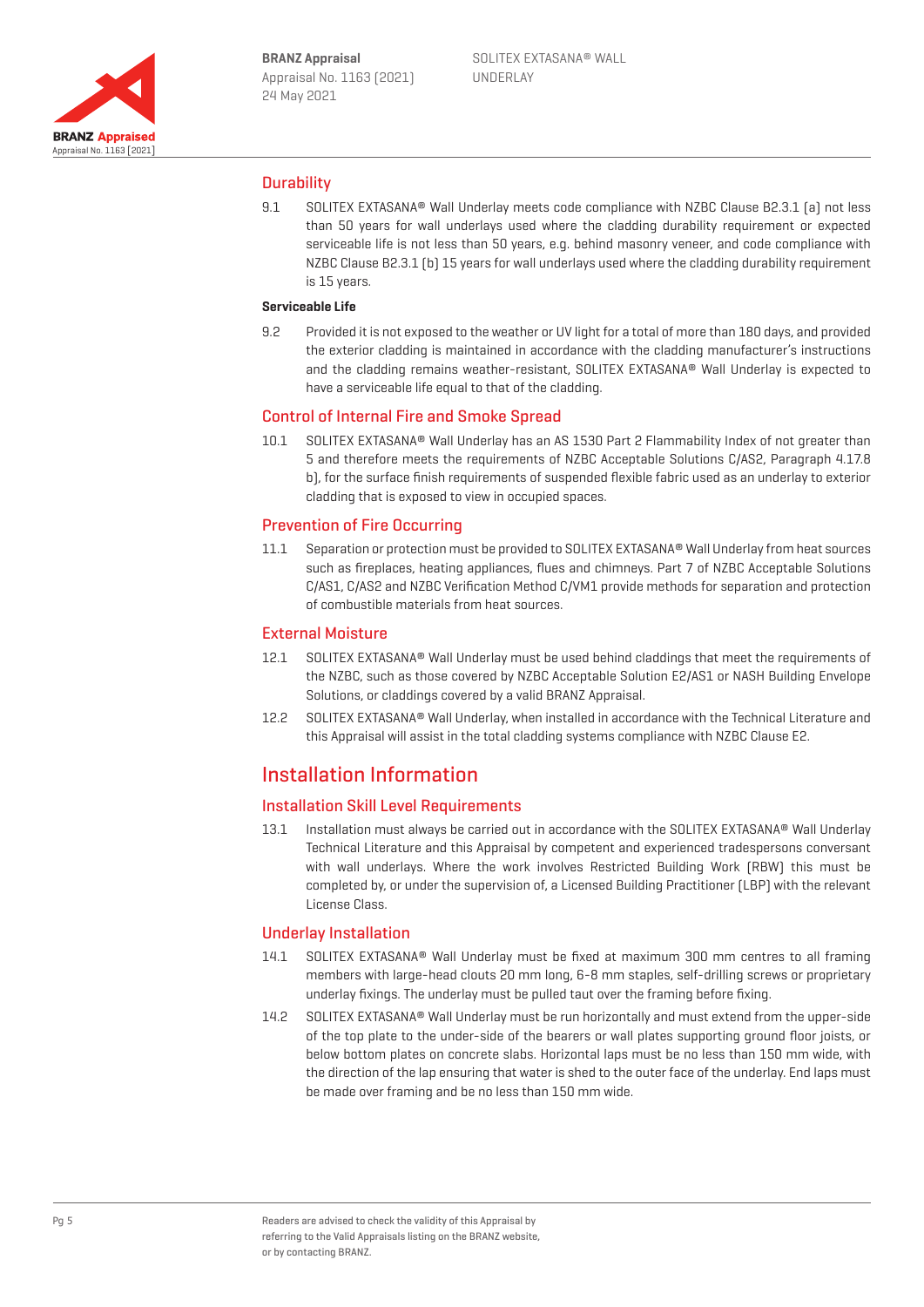

- 14.3 The wall underlay should be run over openings and these left covered until windows and doors are ready to be installed. Openings are formed in the underlay by cutting on a 45 degree diagonal from each corner of the penetration. The flaps of the cut underlay must be folded inside the opening and stapled to the penetration framing. Excess underlay may be cut off flush with the internal face of the wall frame. Openings must be finished with TESCON EXTOSEAL Sill Tape in accordance with NZBC Acceptable Solution E2/AS1, Paragraph 9.1.5 b).
- 14.4 SOLITEX EXTASANA® Wall Underlay can be added as a second layer over head flashings in accordance with the requirements of NZBC Acceptable Solution E2/AS1, Paragraph 9.1.10.3 for timber framing or NASH Building Envelope Solutions Paragraph 9.1.11.3 for steel framing.
- 14.5 When fixing the product in windy conditions, care must be taken due to the large sail area created.
- 14.6 Any damaged areas of SOLITEX EXTASANA® Wall Underlay, such as tears, holes or gaps around service penetrations, must be repaired. Damaged areas can be repaired by covering with new material lapping the damaged area by at least 150 mm and taping with TESCON EXTORA Sealing Tape. Small tears may be repaired using TESCON EXTORA Sealing Tape.
- 14.7 Service penetrations, such as electrical cables and pipes, that pass through the SOLITEX EXTASANA® Wall Underlay must be sealed. Pro Clima (NZ) Ltd recommend KAFLEX and ROFLEX Grommets.

#### **Inspections**

14.8 The Technical Literature must be referred to during the inspection of SOLITEX EXTASANA® Wall Underlay installations.

## Basis of Appraisal

The following is a summary of the technical investigations carried out:

### **Tests**

- 15.1 The following tests have been carried out on SOLITEX EXTASANA® Wall Underlay in accordance with NZBC Acceptable Solution E2/AS1, Table 23: tensile strength, edge-tear resistance and resistance to water vapour transmission in accordance with AS/NZS 4200.1, shrinkage in accordance with AS/NZS 4201.3, resistance to water penetration in accordance with AS/NZS 4201.4, surface water absorbency in accordance with AS/NZS 4201.6, pH of extract in accordance with AS/NZS 1301.421s and air resistance to BS 6538.3. A range of these tests were completed before and after SOLITEX EXTASANA® Wall Underlay was exposed to UV light.
- 15.2 The Flammability Index of SOLITEX EXTASANA® Wall Underlay has been evaluated in accordance with AS 1530.2.

## Other Investigations

- 16.1 A durability opinion has been given by BRANZ technical experts.
- 16.2 The practicability of installation of SOLITEX EXTASANA® Wall Underlay has been assessed by BRANZ and found to be satisfactory.
- 16.3 The Technical Literature, including installation instructions, has been examined by BRANZ and found to be satisfactory.

## **Quality**

- 17.1 The manufacture of SOLITEX EXTASANA® Wall Underlay has not been examined by BRANZ, but details regarding the quality and composition of the materials used were obtained by BRANZ and found to be satisfactory. BRANZ has taken note of Codemark Certificate GM-CM30032 covering quality aspects associated with the product.
- 17.2 The quality of supply to the market is the responsibility of Pro Clima (NZ) Ltd.
- 17.3 Building designers are responsible for the design of the building, and for the incorporation of the wall underlay into their design in accordance with the instructions of Pro Clima (NZ) Ltd.
- 17.4 Quality of installation is the responsibility of the installer in accordance with the instructions of Pro Clima (NZ) Ltd.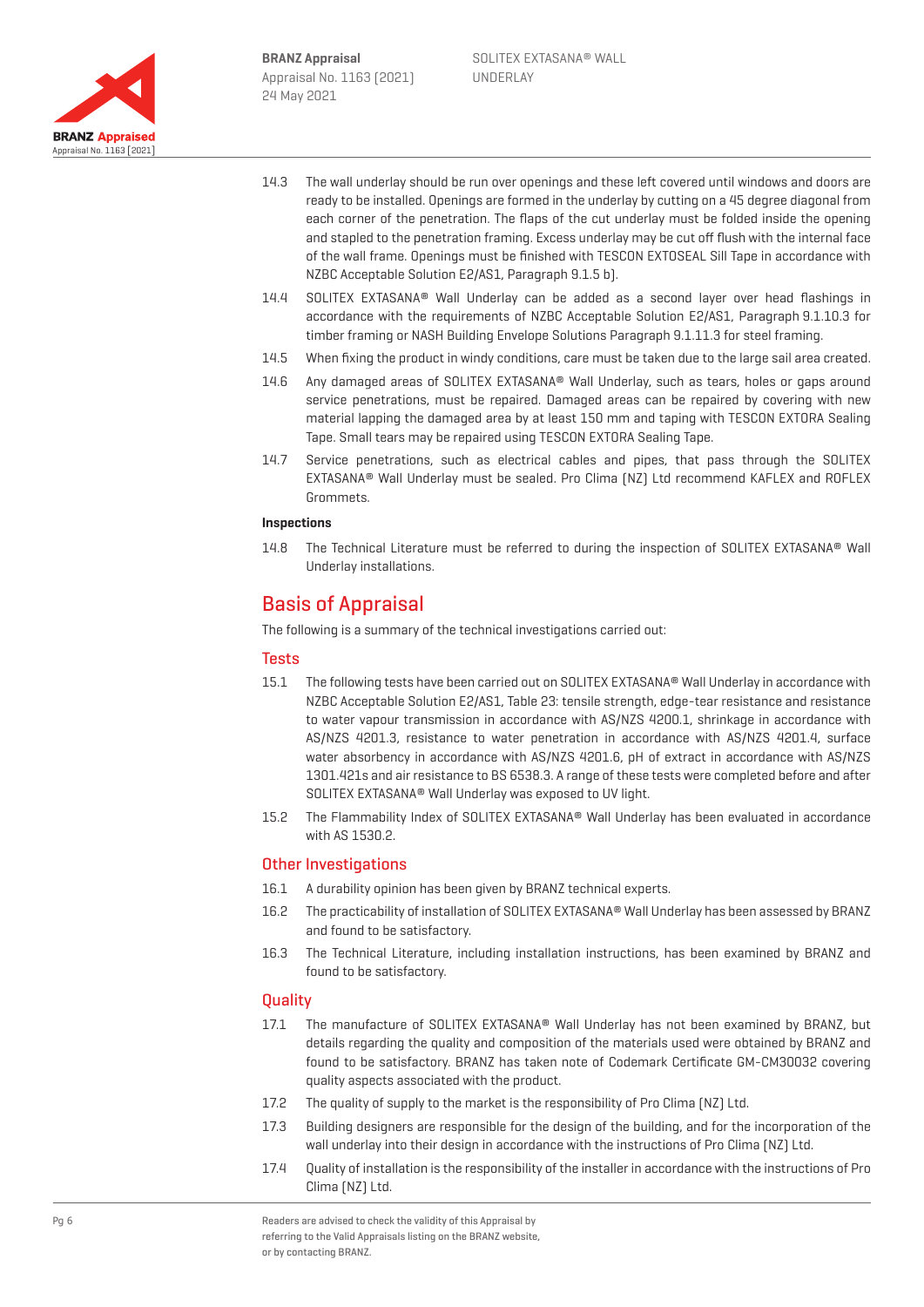

## Sources of Information

- ¬ AS 1530.2: 1993 Test for flammability of materials.
- ¬ AS/NZS 1301.421s: 1998 Determination of the pH value of aqueous extracts of paper, board and pulp cold extraction method.
- ¬ AS/NZS 4200.1: 1994 Pliable building membranes and underlays Materials.
- ¬ AS/NZS 4201.1: 1994 Pliable building membranes and underlays Methods of test Resistance to dry delamination.
- ¬ AS/NZS 4201.2: 1994 Pliable building membranes and underlays Methods of test Resistance to wet delamination.
- ¬ AS/NZS 4201.3: 1994 Pliable building membranes and underlays Methods of test Shrinkage.
- ¬ AS/NZS 4201.4: 1994 Pliable building membranes and underlays Methods of test Resistance to water penetration.
- ¬ AS/NZS 4201.6: 1994 Pliable building membranes and underlays Methods of test Surface water absorbency.
- ¬ BS 6538.3: 1987 Method for determination of air permeance using the Garley apparatus.
- ¬ NASH Building Envelope Solutions: 2019 Light steel-framed buildings.
- NASH Standard Part Two: 2019 Light steel-framed buildings.
- ¬ NZS 2295: 2006 Pliable, permeable building underlays.
- ¬ NZS 3604: 2011 Timber-framed buildings.
- ¬ Ministry of Business, Innovation and Employment Record of amendments Acceptable Solutions, Verification Methods and handbooks.
- ¬ The Building Regulations 1992.